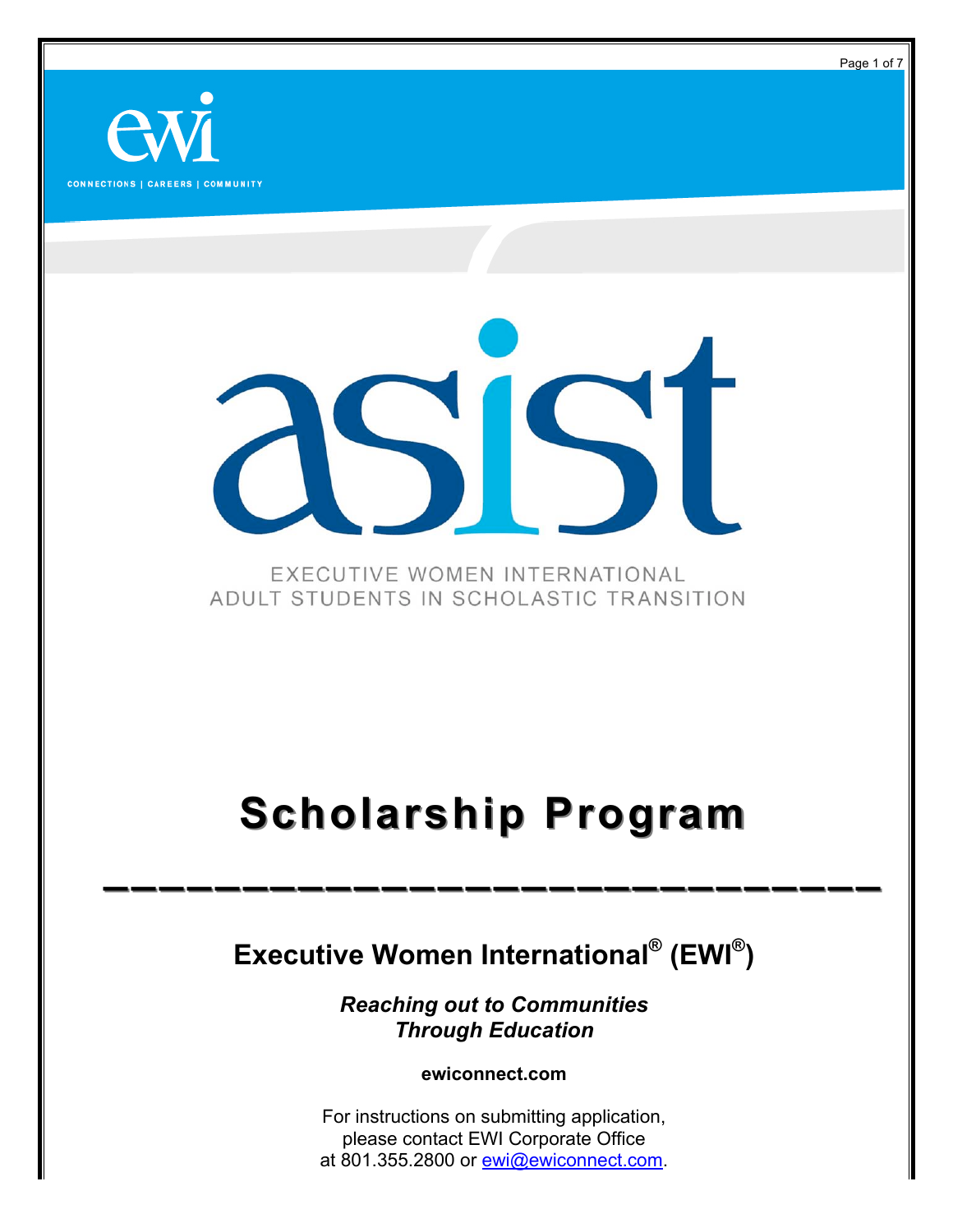*Revised January 2013*

## asist

#### **EXECUTIVE WOMEN INTERNATIONAL ADULT STUDENTS IN SCHOLASTIC T RANSITION SCHOLARSHIP PROGRAM**

#### **PROGRAM DESCRIPTION**

The Adult Students in Scholastic Transition (ASIST) Scholarship is a non-discriminatory, educational scholarship program for the benefit of non-traditional students. These include persons who are past high school age and who are entering a college, university, or trade schools and/or the workforce for the first time, non-traditional students already enrolled in a college/university or trade program, are re-training due to changes in the workplace, or who otherwise are not the traditional college or trade school student, recently finished with high school.

The ASIST Scholarship Program helps provide financial support to adult students in a variety of transitional situations. The goal of the ASIST Program is to enable recipients to improve their self-esteem and to have a positive impact on the recipient's personal life, employment, family, and community.

In addition to the Chapter ASIST, there are twelve Corporate awards (payable in USD) given annually. Corporate candidates are selected from Chapter winners.

Awards are provided for the recipients' education and related expenses to aid them in obtaining the necessary educational skills to help achieve career goals and objectives. Related expenses include tuition, books and mandatory fees from schools (such as lab fees), and child care. Not included are such things as rent, utility payments, travel expense, or repayment of student loans. Checks for Chapter and Corporate scholarship awards are paid directly to the respective college or university. Scholarship awards are valid for two years from date granted. Unclaimed awards will be returned to the Chapter or Corporate B/CD/P accounts for redistribution.

Selection criteria includes, but is not limited to, the following:

- Financial need
- Socially, physically and economically challenged adults
- Responsible for small children

Applicants must meet the following eligibility requirements:

- Clearly define career goals and objectives
- Specify the educational requirements to attain the above goals and objectives
- Utilize re-entry programs available through colleges/universities, community agencies and service groups or career professionals
- 18 years of age or older
- Applicant must reside within the boundaries of an EWI Chapter

Page 2 of 7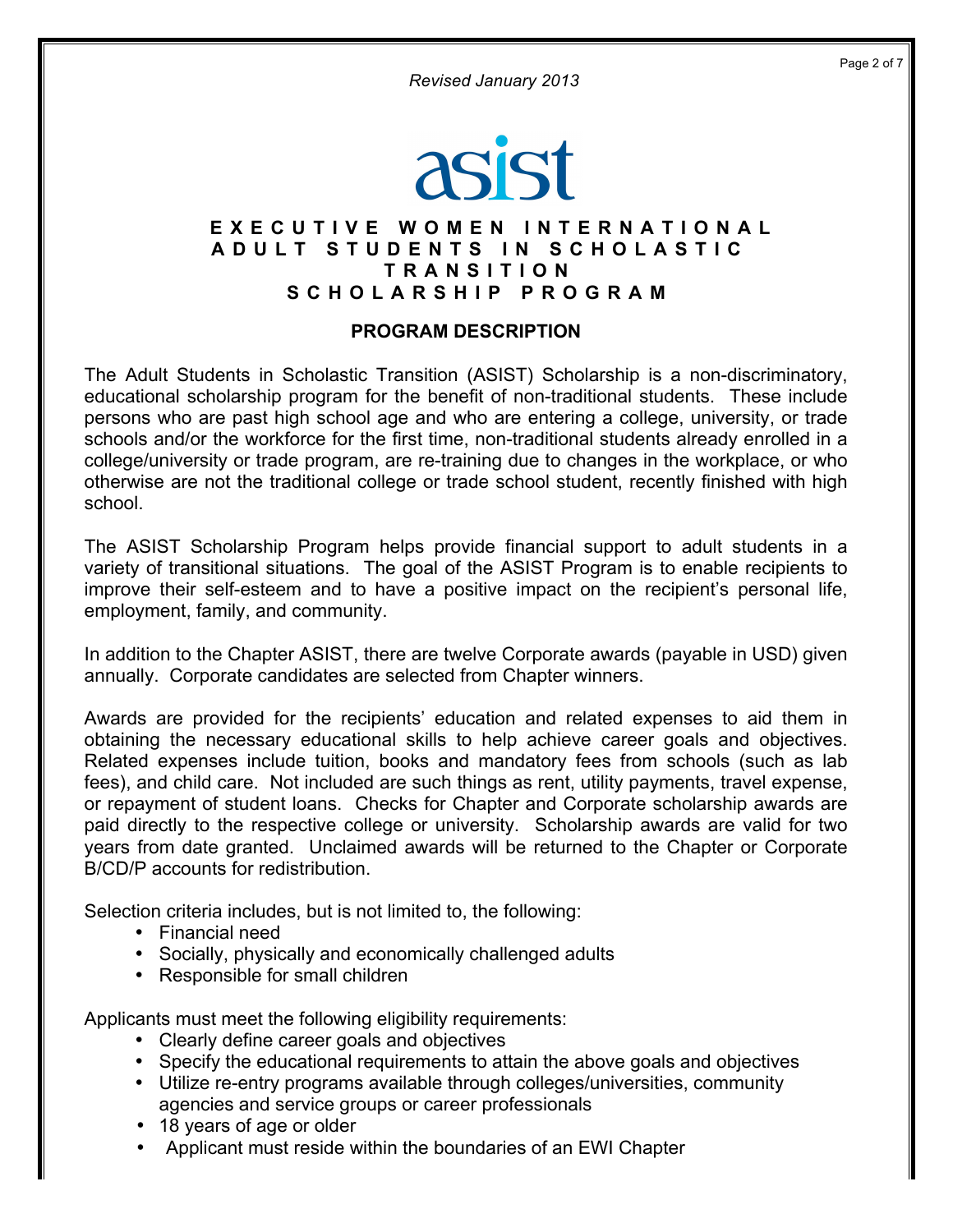

#### **EXECUTIVE WOMEN INTERNATIONAL ADULT STUDENTS IN SCHOLASTIC T RAN SITION SCHOLARSHIP PROGRAM**

#### **EWI ASIST SCHOLARSHIP APPLICATION INSTRUCTIONS/CHECKLIST**

It is very important that this packet of materials be completed as thoroughly and as quickly as possible in order to meet the deadlines established by the Chapter. Be concise, yet thorough, when answering all questions. Type your responses or print legibly in black ink. All financial information provided will remain confidential.

#### Submission Checklist:

- Complete all required sections entirely and accurately. Incomplete applications will not be considered.
- Be sure to sign the application where indicated.
- Include copy of your completed FASFA form (www.fafsa.ed.gov) and W-2 Form.

If applicable, include a copy of application for:

- Student aid (federal financial aid form)
- Other scholarships
- Government grants
- Government loans
- Government aid (food stamps, rent/housing subsidy, etc.)
- Unemployment benefits, or
- Other financial assistance
- Use the enclosed Personal Recommendation Form (form may be copied) to obtain **two** letters of recommendation from individuals knowledgeable enough about you both academically and personally to provide insight into your personal characteristics, abilities, achievements, motivation and potential**. One** of the evaluations **must be from an employer, teacher, guidance counselor or other school official**. The second **must be from someone with whom you have worked on a community or volunteer service activity, through religious affiliation or personal acquaintance**. Before you decide on your evaluations, read the Personal Recommendation Sections carefully to help you understand the type of information required. When you make the request of your evaluators, be sure they feel comfortable about completing the form.
- Obtain an Official transcript of grades from educational provider or ACT scores.

#### **COMPLETED APPLICATION SHOULD BE RETURNED TO:**

#### **Executive Women International**

Chapter\_\_\_\_\_\_\_\_\_\_\_\_\_\_\_\_\_\_\_\_\_\_\_\_\_\_\_\_\_\_\_\_\_\_\_\_\_\_\_\_\_\_\_ Houston Chapter

Chapter ASIST Chair Elizabeth Norwood

Address 1201 Louisiana St., Ste. 2900

City, State, Zip Houston, Texas 77002

Phone or e-mail Address elizabeth.norwood@us.pwc.com

#### **DEADLINE DATE FOR SUBMISSION April 15, 2013**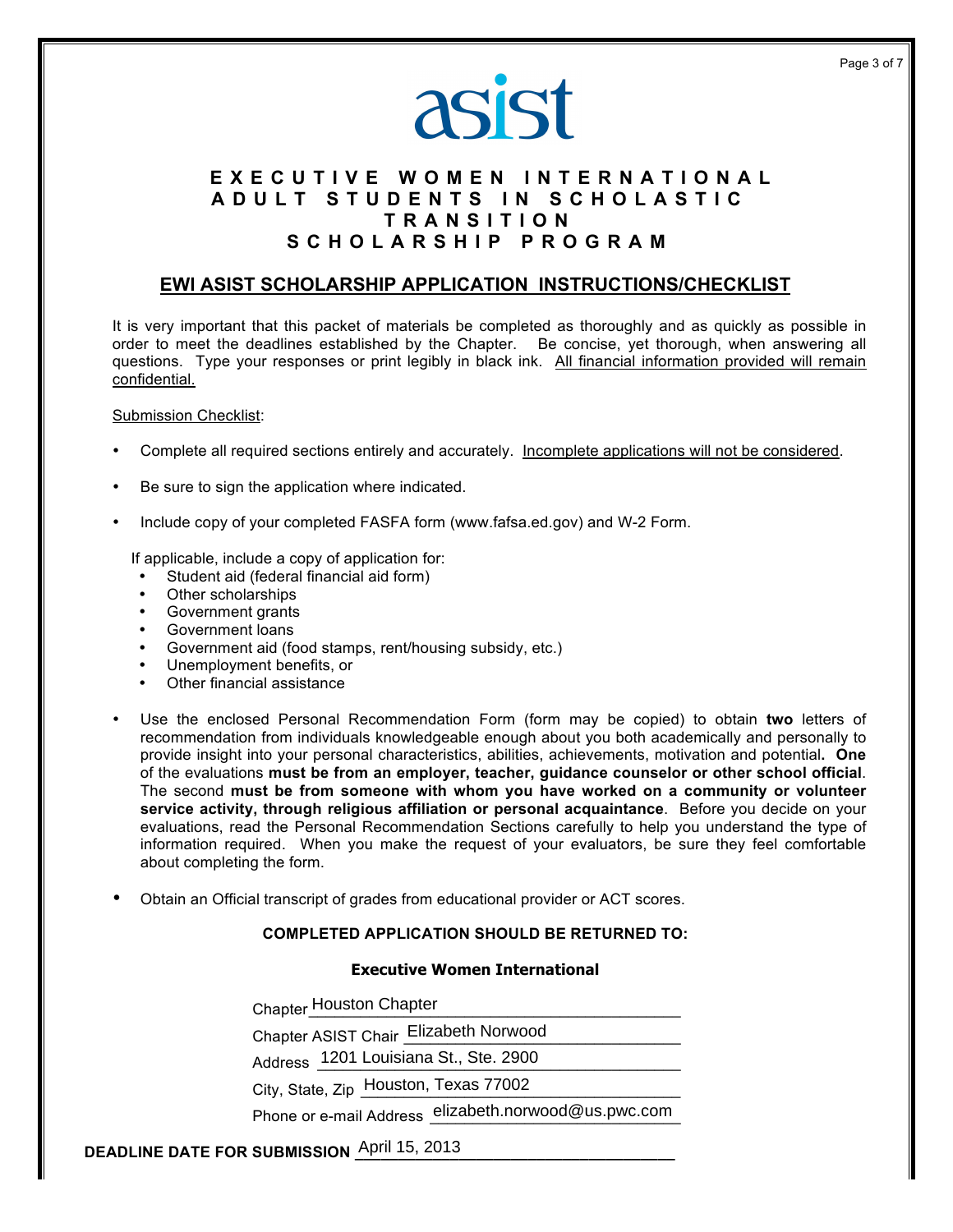## asist

#### **EXECUTIVE WOMEN INTERNATIONAL ADULT STUDENTS IN SCHOLASTIC T RANSITION SCHOLARSHIP PROGRAM**

#### **Application**

| Date:    | Birth Date: <u>__________________________________</u> |
|----------|-------------------------------------------------------|
| Name:    | Home Phone Number: New York 1988                      |
| Address: | Work/Cell Phone Number: Work/Cell Phone Number:       |
|          | Marital Status:                                       |
|          |                                                       |

City/State/Province/Zip \_\_\_\_\_\_\_\_\_\_\_\_\_\_\_\_\_\_\_\_\_\_\_\_

**List Dependent(s) (If different from your tax return, please explain)**

| Name | Ages | Relationship to Applicant |
|------|------|---------------------------|
|      |      |                           |
|      |      |                           |
|      |      |                           |
|      |      |                           |
|      |      |                           |
|      |      |                           |

#### **WORK HISTORY**

| Employer | <b>Description of Position</b> | Employment Dates<br>To / From | Hours per<br>Week |
|----------|--------------------------------|-------------------------------|-------------------|
|          |                                |                               |                   |
|          |                                |                               |                   |
|          |                                |                               |                   |
|          |                                |                               |                   |
|          |                                |                               |                   |
|          |                                |                               |                   |

#### **EDUCATION (list major if college graduate)**

| Name of School | Course of Study | Dates Attended | Graduated<br>(Yes/No) |
|----------------|-----------------|----------------|-----------------------|
|                |                 |                |                       |
|                |                 |                |                       |
|                |                 |                |                       |
|                |                 |                |                       |

#### **School Currently Attending**

| Name<br><u> 1980 - Jan Sterling, Amerikaansk politiker (</u>                                                                                                                                                                  |                                                         |  |
|-------------------------------------------------------------------------------------------------------------------------------------------------------------------------------------------------------------------------------|---------------------------------------------------------|--|
| City/State/Province/ Zip example of the state of the state of the state of the state of the state of the state of the state of the state of the state of the state of the state of the state of the state of the state of the | Full or Part-Time Student?                              |  |
| Total Credits Earned: Total Credits Earned:                                                                                                                                                                                   | Remaining Credits Needed to Graduate: _________________ |  |
| Planned Graduation Date:                                                                                                                                                                                                      |                                                         |  |
| NOTE: Please provide an Official Transcript of Grades from educational facility currently attending.<br>If you are not currently enrolled in school, please provide your ACT scores.                                          |                                                         |  |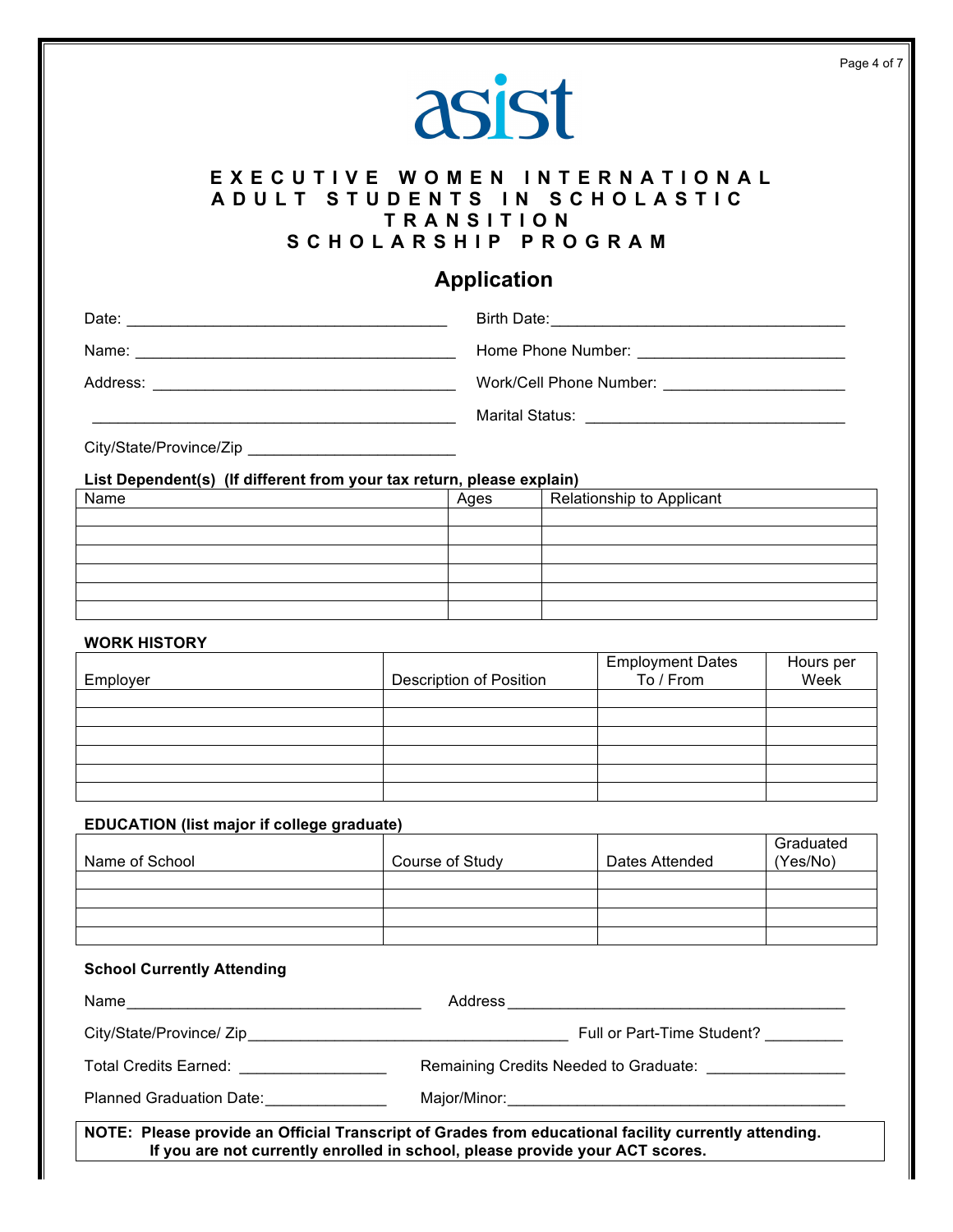# asist

#### **EXECUTIVE WOMEN INTERNATIONAL ADULT STUDENTS IN SCHOLASTIC T RANSITION SCHOLARSHIP PROGRAM**

#### **Application**

#### **INCOME/FINANCIAL DATA**

**Please provide the following documents:**

- **Copy of any student aid application (if applying for)**
- **List with amounts or any grants or aid you receive**
- **Copy of your** completed FASFA form (www.fafsa.ed.gov) **and W-2 Form**

#### **MONTHLY INCOME**

| <b>Total Monthly HOUSEHOLD Income</b>            | \$ |
|--------------------------------------------------|----|
| Total Monthly INDIVIDUAL Income                  |    |
|                                                  |    |
| <b>Employment Salary</b>                         |    |
| Alimony/Allowance                                |    |
| <b>Child Support</b>                             |    |
| Government Assistance (food stamps, rent/housing |    |
| subsidy, other                                   |    |
| <b>Veteran Benefits</b>                          |    |
| <b>Unemployment / Social Security</b>            |    |
| Interest Income/Dividends                        |    |
| Student Loan, Scholarships and Grants            |    |
| Other                                            |    |
| <b>TOTAL INCOME</b>                              | \$ |

#### **MONTHLY EXPENSES**

| Rent/Mortgage                       | \$<br><b>Current School Expenses</b> | <b>Per Semester</b> |
|-------------------------------------|--------------------------------------|---------------------|
| (specify which)                     |                                      |                     |
| Telephone                           | Tuition                              |                     |
| Utilities (gas, electricity, water, | <b>Books</b>                         |                     |
| sewage, etc.)                       |                                      |                     |
| Food                                | Transportation                       |                     |
| Clothing                            | Other                                |                     |
| Medical/Dental                      | <b>TOTAL SCHOOL EXPENSES</b>         | \$                  |
| <b>Credit Card Payments</b>         |                                      |                     |
| Insurance (life, home, medical,     |                                      |                     |
| etc.)                               |                                      |                     |
| Child Support/ Alimony              | <b>Projected School Expenses</b>     | Per Semester        |
| Day Care or School                  | Tuition                              |                     |
| Car Payments                        | <b>Books</b>                         |                     |
| Car Insurance                       | Transportation                       |                     |
| Car Maintenance / Gas               | Other                                |                     |
| <b>Other Household Expenses</b>     |                                      |                     |
| (specify)                           | <b>TOTAL SCHOOL EXPENSES</b>         | \$                  |
|                                     |                                      |                     |
| <b>TOTAL EXPENSES</b>               | \$                                   |                     |

**\_\_\_\_\_\_\_\_\_\_\_\_\_\_\_\_\_\_\_\_\_\_\_\_\_\_\_\_\_\_\_\_\_\_\_\_\_\_\_\_\_\_\_\_\_\_\_\_\_\_\_\_\_\_\_\_\_\_\_\_\_\_\_\_\_\_\_\_\_\_\_\_\_\_\_\_\_\_\_\_\_\_\_\_\_\_\_\_\_\_**

**Total Educational Funds requested for year 20\_\_\_ \$\_\_\_\_\_\_\_\_\_\_\_\_\_\_\_\_\_\_\_\_**

**Are you the recipient of any other scholarships? List amounts and names of scholarships.**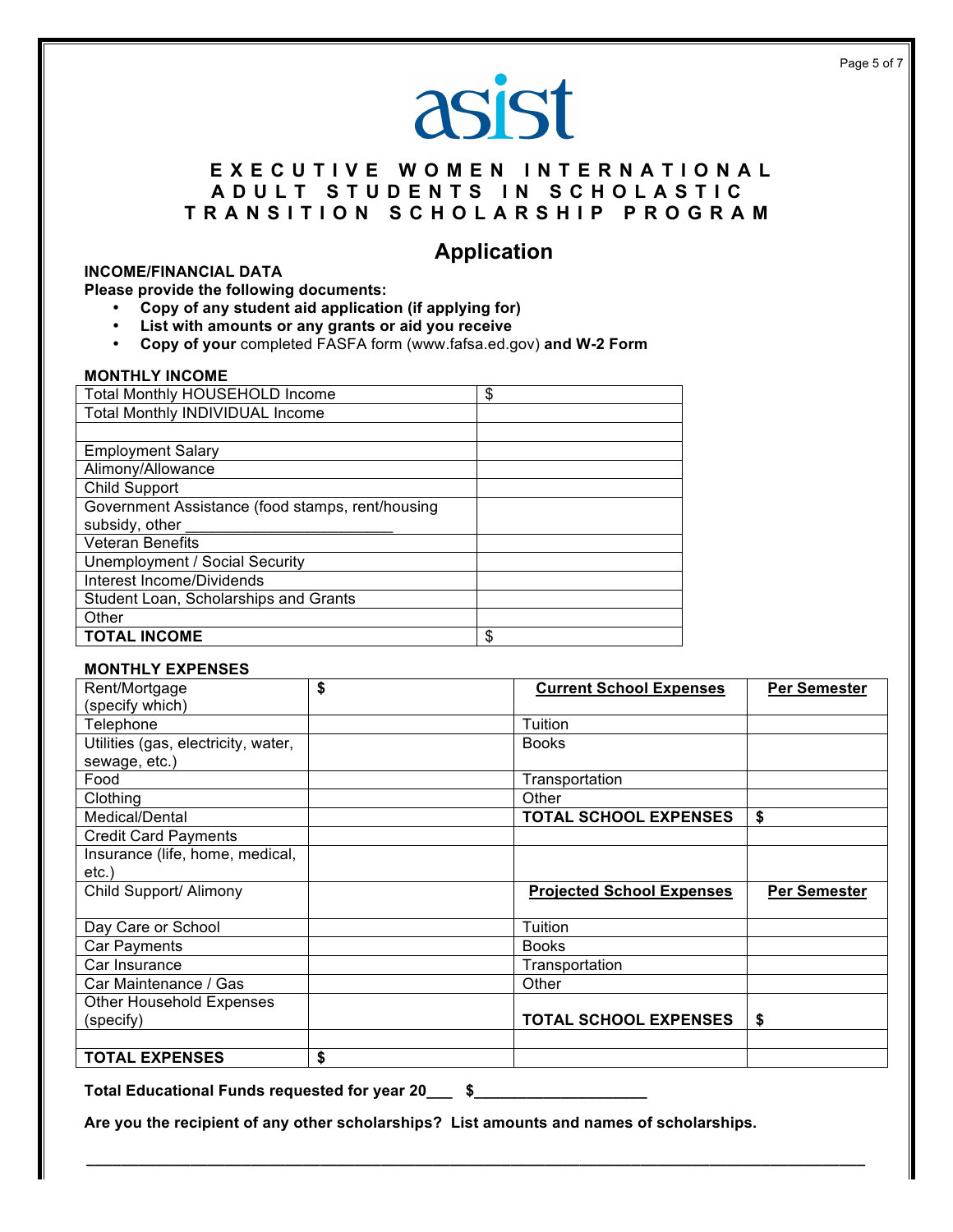

#### **EXECUTIVE WOMEN INTERNATIONAL ADULT STUDENTS IN SCHOLASTIC T RANSITION SCHOLARSHIP PROGRAM**

### **Application**

#### **ESSAY (attach additional pages as needed)**

Your essay must (1) describe what your life's goals and objectives are and how obtaining additional education or a college degree will further these goals and objectives, and (2) explain what qualifies you for this scholarship.

Please limit your essay to 750 words.

By signing this application, I verify the above information to be true and correct and authorize the use and disclosure of such information to members, officers, employees and agents of EWI. In addition, I consent for all purposes to the sale, reproduction and/or use of photographs and voice recordings by EWI, including any agency, in all forms and media including television and advertising.

 $\mathcal{L}_\mathcal{L} = \{ \mathcal{L}_\mathcal{L} = \{ \mathcal{L}_\mathcal{L} = \{ \mathcal{L}_\mathcal{L} = \{ \mathcal{L}_\mathcal{L} = \{ \mathcal{L}_\mathcal{L} = \{ \mathcal{L}_\mathcal{L} = \{ \mathcal{L}_\mathcal{L} = \{ \mathcal{L}_\mathcal{L} = \{ \mathcal{L}_\mathcal{L} = \{ \mathcal{L}_\mathcal{L} = \{ \mathcal{L}_\mathcal{L} = \{ \mathcal{L}_\mathcal{L} = \{ \mathcal{L}_\mathcal{L} = \{ \mathcal{L}_\mathcal{$ 

**Signature \_\_\_\_\_\_\_\_\_\_\_\_\_\_\_\_\_\_\_\_\_\_\_\_\_\_\_\_\_\_\_\_\_\_\_\_\_\_\_\_\_\_\_\_\_\_\_\_ Date \_\_\_\_\_\_\_\_\_\_\_\_\_\_\_\_\_\_\_\_\_\_\_\_\_\_**